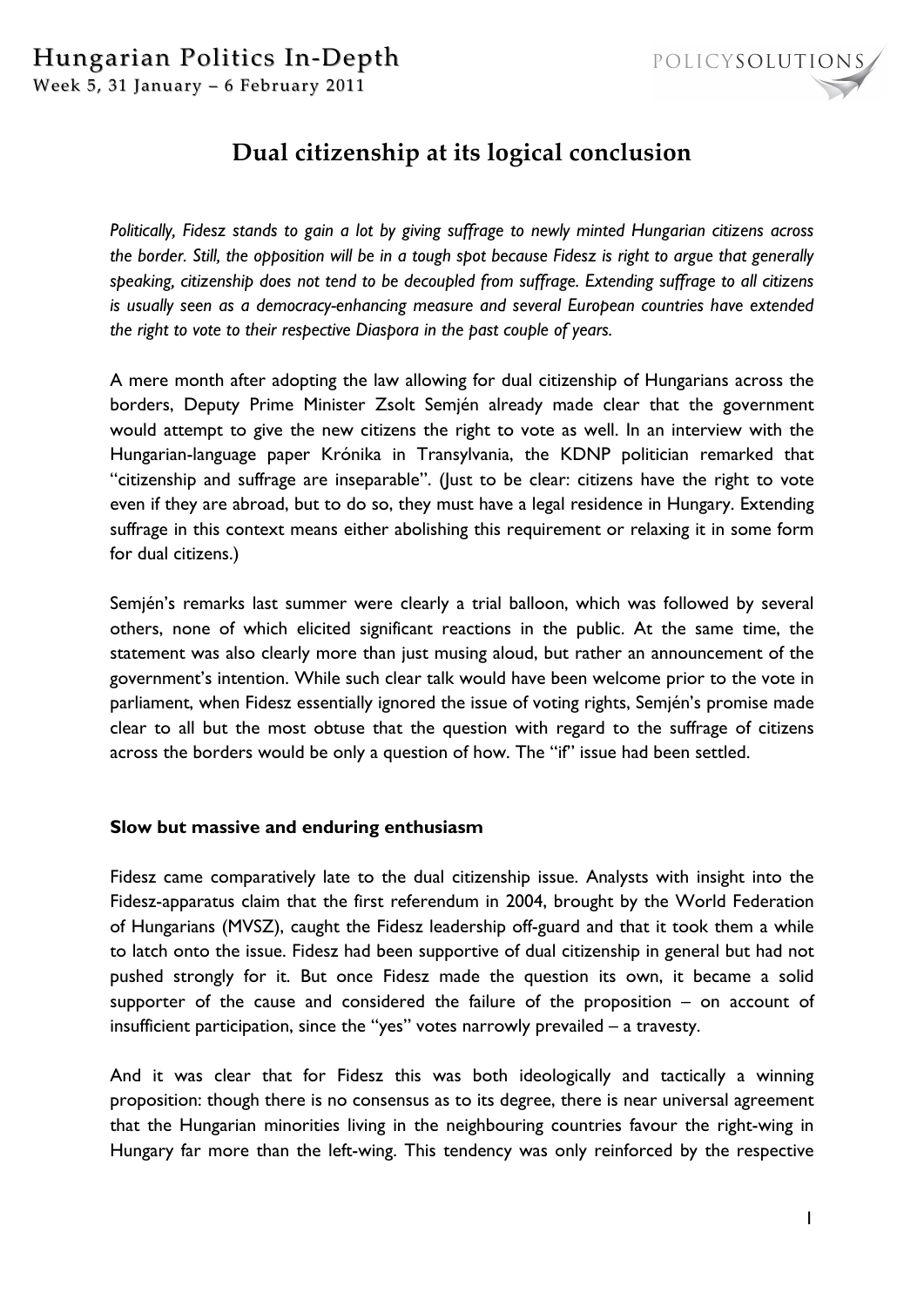

Week 5, 31 January – 6 February 2011

positions of the political parties in 2004, when the right campaigned hard for dual citizenship while MSZP cautiously and SZDSZ clearly campaigned for rejecting dual citizenship.

### **A politically opportune move**

Among right-wing politicians it was former Health Minister István Mikola who most openly formulated the stake of this issue. In a speech to the Fidesz party congress in March 2006, shortly before the pending elections, Orbán's then favourite Fidesz politician remarked: "Because if we can win a four year [term] and could then, say, give the five million Hungarians citizenship, and they could vote – it would decide everything in this country for 20 years". Though it was not as bad as his other campaign gaffe criticising young people, this too must have been an "Oops, did I really just say that?" moment.

Which didn't make it any less true. Though five million appears to be a gross overestimation of the number of Hungarians across the border (2,5-3 million appears more realistic), and clearly not everyone will apply for citizenship or vote, even in 2006 it was fairly apparent that even a few hundred thousand extra votes would cement Fidesz' position as the dominant party. To wit, since the party system had become bifurcated into a right and leftwing bloc in the 1990s, until 2010 the maximum spread between the right and left camps had peaked at slight over two hundred thousand votes, while the margins dropped to under 150 thousand in 2002 and 2006 (if you include votes cast for the extreme right MIÉP).

#### **A balance unhinged forever?**

Already in 2006 it seemed likely that adding even a few hundred thousand mostly right-wing voters would upset this balance and – at least for a while – render the alternation in power difficult. Since then, however, Fidesz has ceased to have a clear alternative with MSZP losing ground so massively that it polled barely more than a third of Fidesz' total last April. Adding a few hundred thousand of likely Fidesz-voters into this mix would appear to turn the difficult task of ousting Fidesz into an outright impossible one.

Especially so since unlike residents, these voters would not even suffer from most of the mistakes made or bad policies adopted by the government. If for instance the economy were to flounder seriously or the government were to introduce a tax hike or some other painful measure, those voters living across our borders would not feel the pain. In effect then, many voters would cast their verdict over a government whose policies are mainly directed at another group.